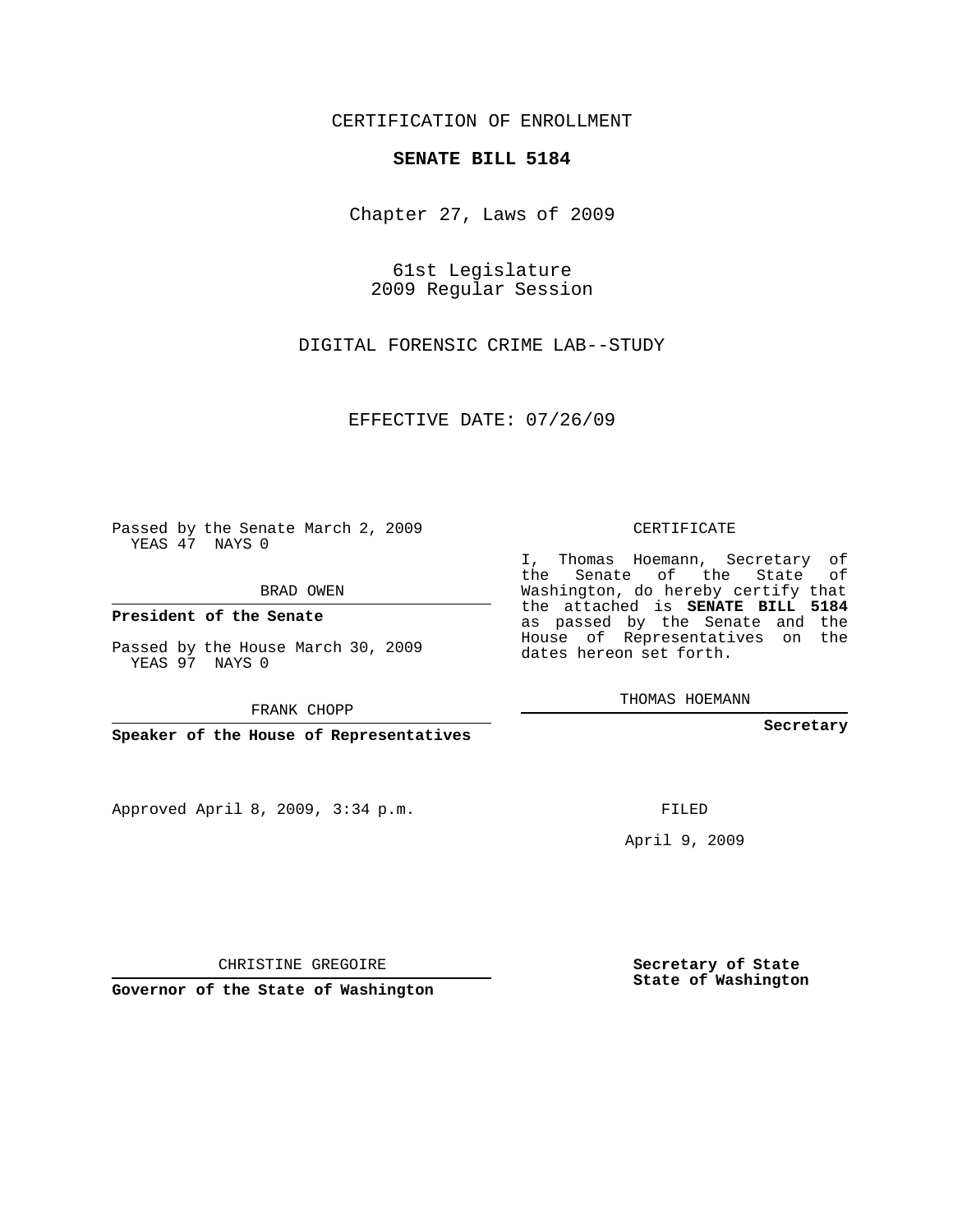## **SENATE BILL 5184** \_\_\_\_\_\_\_\_\_\_\_\_\_\_\_\_\_\_\_\_\_\_\_\_\_\_\_\_\_\_\_\_\_\_\_\_\_\_\_\_\_\_\_\_\_

\_\_\_\_\_\_\_\_\_\_\_\_\_\_\_\_\_\_\_\_\_\_\_\_\_\_\_\_\_\_\_\_\_\_\_\_\_\_\_\_\_\_\_\_\_

Passed Legislature - 2009 Regular Session

**State of Washington 61st Legislature 2009 Regular Session**

**By** Senators Brandland, Hobbs, McAuliffe, Regala, Stevens, Pflug, Hewitt, King, Swecker, and Roach; by request of Attorney General

Read first time 01/15/09. Referred to Committee on Judiciary.

 AN ACT Relating to evaluating the need for a digital forensic crime lab; and creating a new section.

BE IT ENACTED BY THE LEGISLATURE OF THE STATE OF WASHINGTON:

 NEW SECTION. **Sec. 1.** (1) The legislature finds that there is a growing incidence of crimes committed against Washington residents, especially against children that involve the use of electronic technologies, including computers and the internet. Currently, law enforcement's ability to investigate and prosecute technology-involved crimes and online child sex predators is significantly limited by the lack of computer forensic capabilities.

 (2) Therefore, in the interest of promoting the safety of our children and communities, providing better investigative tools for law enforcement and prosecutors, and to hold online child sex predators accountable, the legislature directs the Washington state patrol and the office of the attorney general to convene a work group to study the need for a virtual digital forensic lab in the state of Washington. The work group shall review state-of-the-art technologies as utilized by existing digital forensic labs in other states, and evaluate their cost and effectiveness. The work group shall also consider the